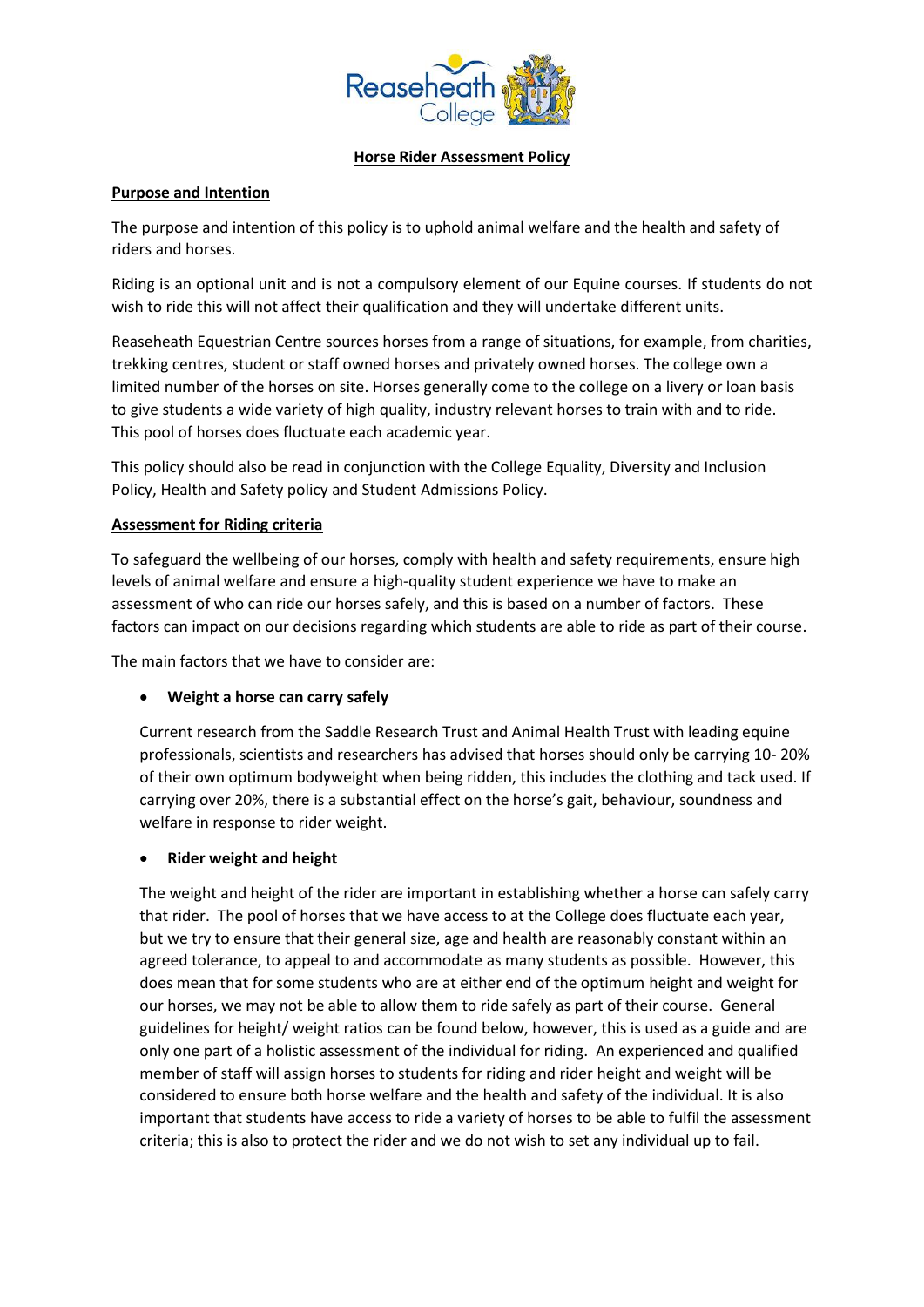Please find some guidelines below:

| <b>Height</b>      | Min. weight (st) | Max. weight<br>(st) | <b>Height</b><br>(cm) |        | Min. weight (kg) Max. weight (kg) |
|--------------------|------------------|---------------------|-----------------------|--------|-----------------------------------|
| Up to<br>4'10      | 6st              | 9st                 | 147cm                 | 38.1kg | 57kg                              |
| $4'11 -$<br>5'2''  | 6st 7lb          | 10st                | $150 -$<br>157cm      | 41.3kg | 64kg                              |
| $5'3 -$<br>5'6''   | 7st 6lb          | 11st                | $160 -$<br>168cm      | 47.2kg | 70 <sub>kg</sub>                  |
| $5'7 -$<br>5'9''   | 8st 5lb          | 12st                | $170 -$<br>175cm      | 53kg   | 76kg                              |
| $5'10" -$<br>6'1'' | 8st 11lb         | 13st                | $178 -$<br>185cm      | 55.8kg | 82.5kg                            |
| $6'2" -$<br>6'4''  | 10st             | 14st                | 188 -<br>193cm        | 63.5kg | 89kg                              |
| 6'5''<br>upwards   | 10st 7lb         | 15st                | 198cm<br>upwards      | 66.6kg | 95.2kg                            |

Personal health and wellbeing is also an important part of our Equine studies and is something we promote to our students, 'riders are athletes' and working in the equine industry is demanding, therefore personal fitness is important. Whilst rider height, weight and fitness are factors in our riding assessment, it is important that students do not view this as any prompt to eat or diet unhealthily.

# • **Rider ability and balance**

Rider fitness, core strength and stability are important factors to consider, as well as the rider's ability; these all affect the horses' way of going, soundness and welfare. Ourstaff are experienced British Horse Society Accredited Professional Coaches and are fully aware of the standards required to be successful on the riding units. The College have a finite amount of time to be able to progress students and support their achievement and therefore it is important that students have a level of skill to build on. Whilst we have a range of horses, these are not typical 'riding school' type horses and students are paired carefully with horses to support individual progression and safety. It is important that students are able to ride a variety of horses in order to fulfil the assessment criteria and we would not want to disadvantage any individual, or set them up to fail, if we believed that this was not achievable.

#### • **Level and duration of work**

The pool of horses that we work with at the College are sourced from a range of situations and are often owned by external parties and individuals, not the College. We must ensure that these horses are well cared for and that their health and wellbeing is not compromised whilst they are with us. This means carefully assessing the optimum level and duration of work that they can do considering each horse as an individual.

# • **Range and Frequency of use**

The management of the frequency of use is extremely important to ensure animal welfare and that the condition of our horses does not deteriorate. The range of horses that students can ride is important as our course assessment criteria for riding involves a requirement for students to be able to ride a variety of our college horses. We therefore need to ensure that this is achievable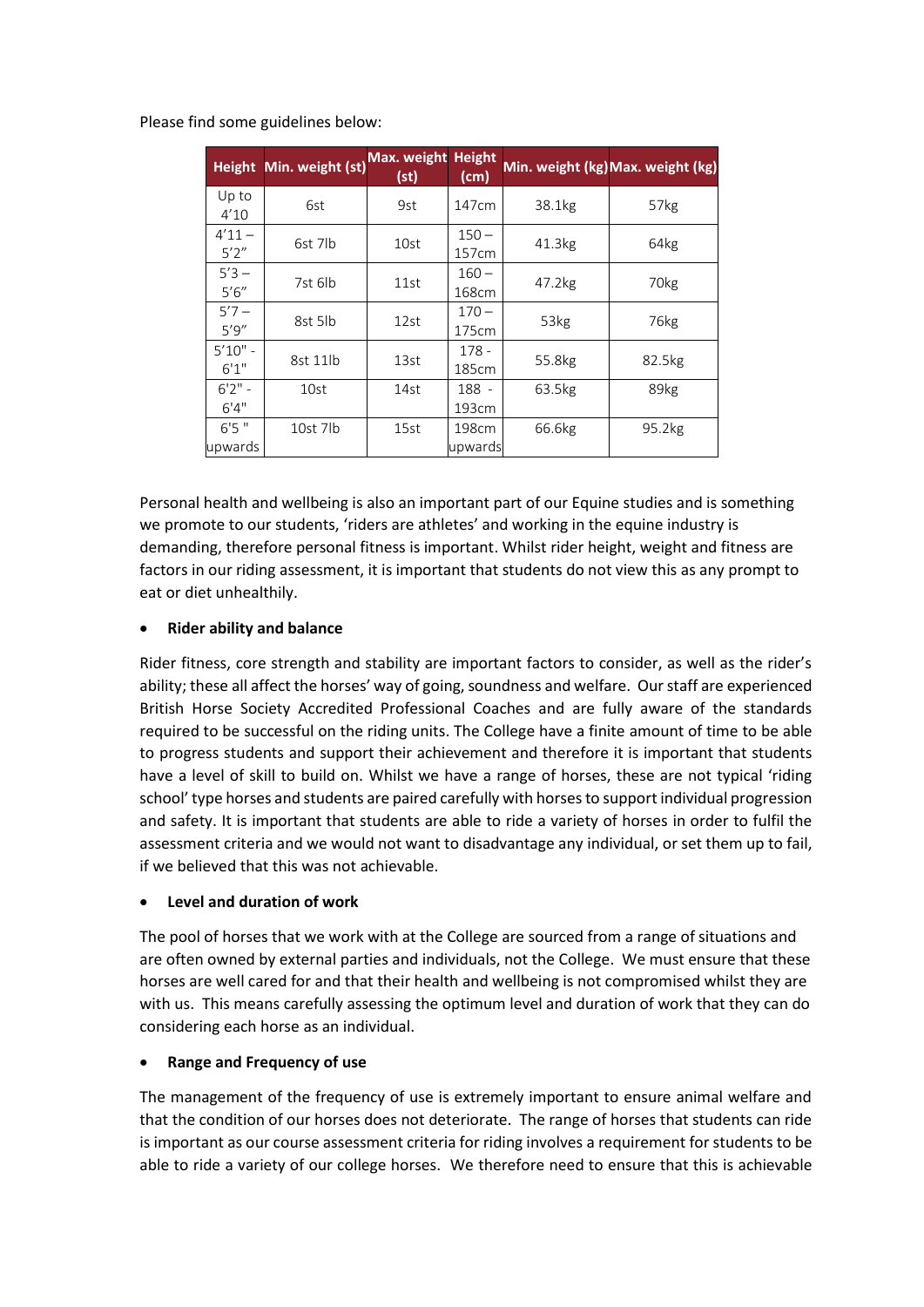for our students and that we give them the best opportunity to demonstrate their riding skills during the assessment process. We attempt to ensure that our pool of horses does vary but often this is outside of our control and is one of the factors which influences which students are able to ride. Although it is not necessary for students to own or loan a horse outside of College, for those who do, it is important to be aware that they cannot be utilised for riding assessments. Students are able to borrow other students' privately owned horses that are on the yard with their permission and after a professional discussion with staff; a signed disclaimer from both parties and relevant insurances must be in place. Work hours for the horse will still be a factor to consideration in this scenario in order to maintain horse welfare. These horses may be used for assessments in these circumstances, if discussed and agreed with a member of staff, however, the individual must still ride a variety of horses to fulfil the assessment criteria. A variety of College horses must be ridden to ensure assessments are fair for all.

#### • **Availability of horses**

Our pool of horses fluctuates each year and whilst we try to ensure the general size, age and health of the horses within our pool remains reasonably constant to appeal to as many students as possible, this is not always the case.

All of the above factors have to be taken into account when evaluating whether a student can ride the horses at Reaseheath as part of their course; and these factors are nationally recognised by leading industry experts as good practice in determining safe riding. Our Equine specialists are knowledgeable and skilled in making this assessment and are able to advise students accordingly. Often the decision that a student is unable to ride are based on factors outside the student's immediate control and have to be made due to health and safety or animal welfare reasons and it is important to manage student expectations in respect of this. Riding is not an essential element of our courses; many careers within the Equine Industry are more focused on management or are in allied sectors of the industry which do not require riding as a core element of the role. We do encourage students to ride outside of the course where they wish to and will help to support this where we can.

The Equine industry is amazingly varied in the range of roles and occupations that students can enter and only a small proportion of industry roles involve competitive riding. Our courses give students access to the skills and experience that they need to step into any one of these exciting careers and become successful.

As part of the college PRIDE values, we are committed to Equality, Diversity and Inclusion and therefore recognise that there may be circumstances where reasonable adjustments may be required to support a student. In these cases, please discuss this with a member of the team and this will be considered on an individual basis. Any reasonable adjustments made will be reviewed regularly and formally on an annual basis if a student stays at the college for more than one academic year. As our pool of horses change from year to year we need to ensure that the adjustments in place are safe and reasonable.

#### **Ride standard setting process**

All students who would like to ride at college (progressive or assessed) will be initially assessed via a questionnaire which is required to be returned prior to the assessment. This questionnaire will be assessed by our Equine specialists, taking into account factors outlined in our rider assessment criteria. Students will be notified if there is an obvious criterion which may prevent them from riding. Feedback will be given, and a full discussion held with the student to explain the decision taken.